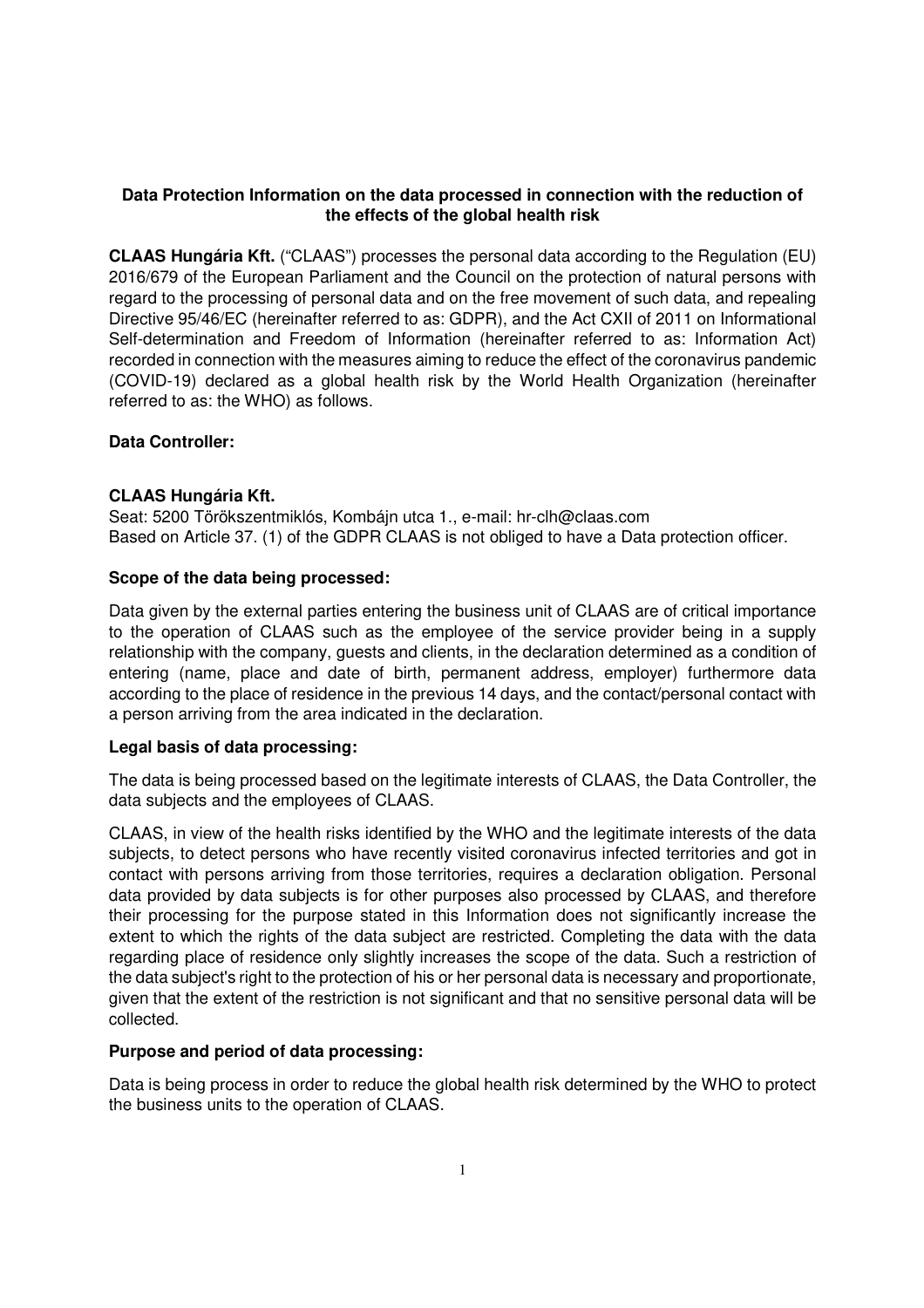Based on this, CLAAS can refuse to enter the units if the person required to make a declaration does not comply with the request to make a declaration. The data can be processed by CLAAS depending on the information given by the WHO, until the end of the global health risk. Thereafter CLAAS destroys the declaration in an irreversible manner and deletes the data.

#### **Data transfer:**

No data is transferred.

### **Data security provisions:**

CLAAS stores personal data recorded in electronic form on its own servers, does not use the services of any other company for the storage. CLAAS shall take appropriate measures to protect personal data against, inter alia, unauthorized access or alteration.

### **Rights in connection with data processing:**

### **Right to prior information and access:**

The data subject may require information in writing from CLAAS through the contact details stated in the subsection "Data Controller", about the following:

- which personal data,
- on what legal basis,
- from which purpose,
- for how long processes,
- is still processing the data subject's personal data,

• to whom, when, for which cause and to which personal data provided access or to whom transferred the personal data.

Furthermore the data subject may require a copy of its personal data stored by CLAAS. CLAAS shall respond to the request of the data subject within a maximum period of 30 days by sending a reply to the contact details given in the request.

# **Right to rectification:**

The participant may require in writing from CLAAS through the contact details stated in the subsection "Data Controller" the amendment or rectification of his/her personal data (e.g. name, address, if there was any change regarding that). CLAAS shall fulfill the request of the data subject without undue delay within a maximum period of 30 days and notify the applicant sent to the contact details given in the request.

# **Right to erasure ("right to be forgotten"):**

The data subject may require in writing from CLAAS through the contact details stated in the subsection "Data Controller" to erase his/her personal data.The request for erasure shall be rejected by CLAAS if the law requires further storage of personal data. However, there is no such obligation according to the personal data requested to be erased, CLAAS shall fulfill the request of the data subject without undue delay within a maximum period of 30 days and notify the applicant about that is sent to the contact details given in the request.

# **Right to the restriction of data processing:**